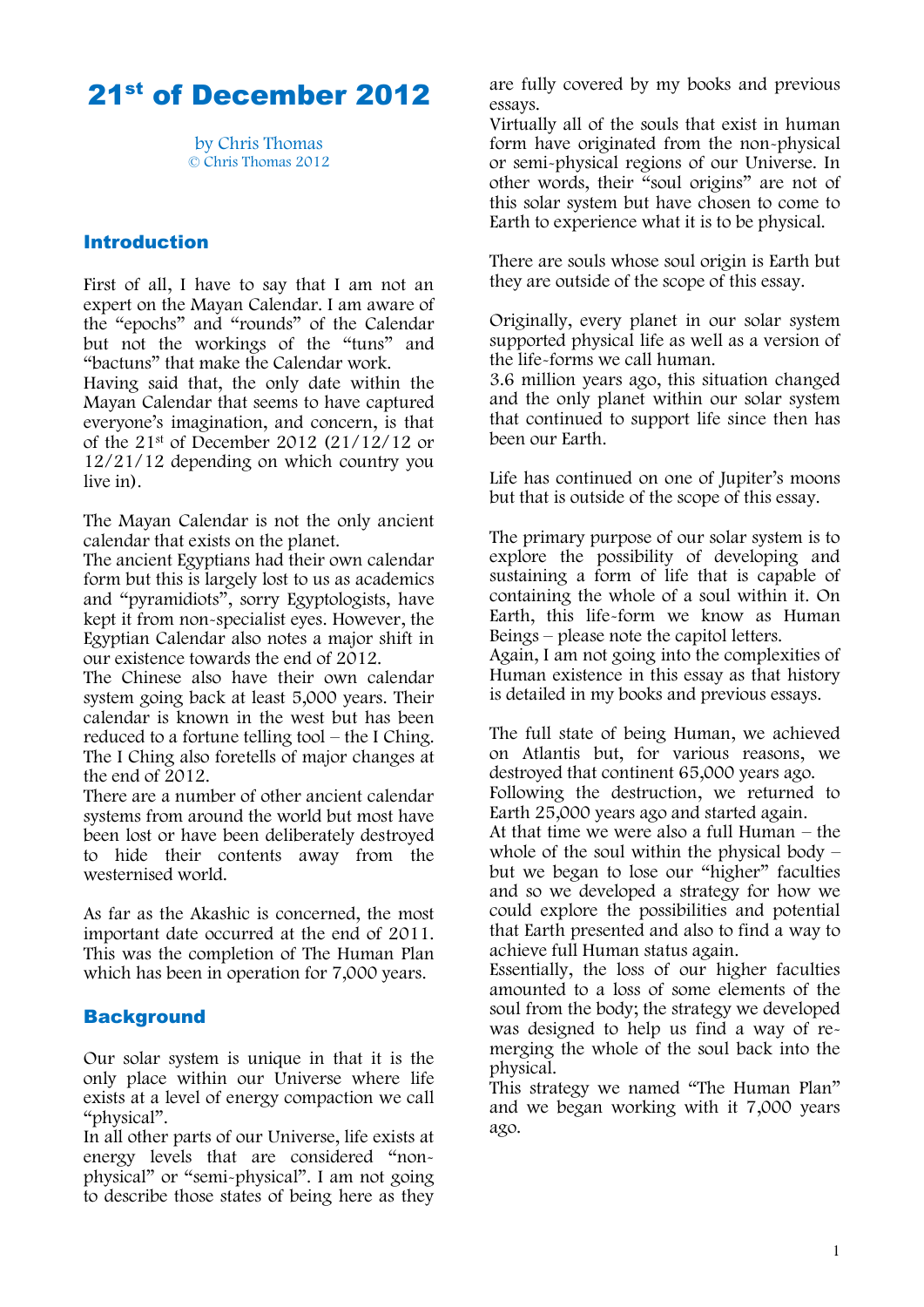## The Human Plan

The definition of a Human Being is a "physical" being that contains the whole of the soul. By the time we put The Human Plan into operation, our souls were divided into two: - the "physical self" and the "higher self".

This divided soul state meant that the Earth considered us to be "sub-human". That is human with a small "h".

The Human Plan was very simple: - we would live a series of lifetimes experiencing all that there is to experience by being in a physical body living on a physical planet and collectively we would pool our gained knowledge until we found a way of returning the whole of the soul back into the body – become Human again.

In order to achieve this, the Earth's consciousness gave us a time limit of 7,000 years: that 7,000 year period finished on the 29th of October 2011.

At the same time as we set The Human Plan into action, all of the ancient calendar systems were begun.

Given that most of these ancient calendars have been lost to us, in one way or another, the only one that remains is the Mayan Calendar.

## The Mayan Calendar

The Mayan Calendar was actually begun 7,000 years ago but it spans a time-frame of roughly 26,000 years.

The basis of Mayan traditions is connected with the phases of development that our solar system underwent. Each stage required differing energy potentials and these potentials were supplied by our sun.

Therefore the Mayan Calendar records sun cycles and, according to Mayan traditions, we are approaching the end of the "5th Sun".

This means that we are leaving the current phase of energy requirements, supplied by our sun, and are about to enter into a new phase of development which requires a different combination of energy frequencies – a "6th Sun".

In comparison with The Human Plan, the Mayan Calendar appears to be out of sync.

The Human Plan came to its completion at the end of 2011 (according to the Akashic) whilst the Calendar comes to its completion on the 21st of December 2012.

To understand this, we need to look at the Calendar as a whole.

Again, I must state that I am no expert on the intricacies of the Calendar with only a basic understanding of its cycles. I am sure that there are many people reading this essay who have greater knowledge of the full workings of the Calendar and so I apologise in advance if I have some of the detail wrong. My intention is to show some of the basic workings and put it into context within The Human Plan in relation to the 21st December.

We are used to using calendars in our daily lives as a means of counting off the days from the start of the year or of counting the days until an event is due to occur.

The Mayan Calendar is different. It does count off the number of days but it also contains predictive elements in that it predicts cycles and major events known as "Epochs".

When the Calendar is worked backwards, it can be used to go backwards for many thousands, if not millions, of years and it has been shown to predict some events in that those events occur at the end of the cycles built into the Calendar.

These ends of cycles, or the markers of major events, are even more pronounced when the cycle marks the end of an Epoch.

As an example: I understand that the end of one Epoch coincided with the end of the Roman Empire. The ending of another Epoch coincided with the end of WW2 etc.etc.

The Calendar also seems to predict events that occur in the galaxy beyond our solar system such as the development or collapse of stars.

The most recent, and "final" Epoch of the Calendar was the 29th of October 2011.

At this point, the Calendar reset itself to a series of 13's. In other words all of the various wheels of the Calendar arrived at the number 13 at the same time.

On the 21st of December 2012, the Calendar changes again in that all of the wheels reset themselves to zero.

This "zeroing" has never occurred before.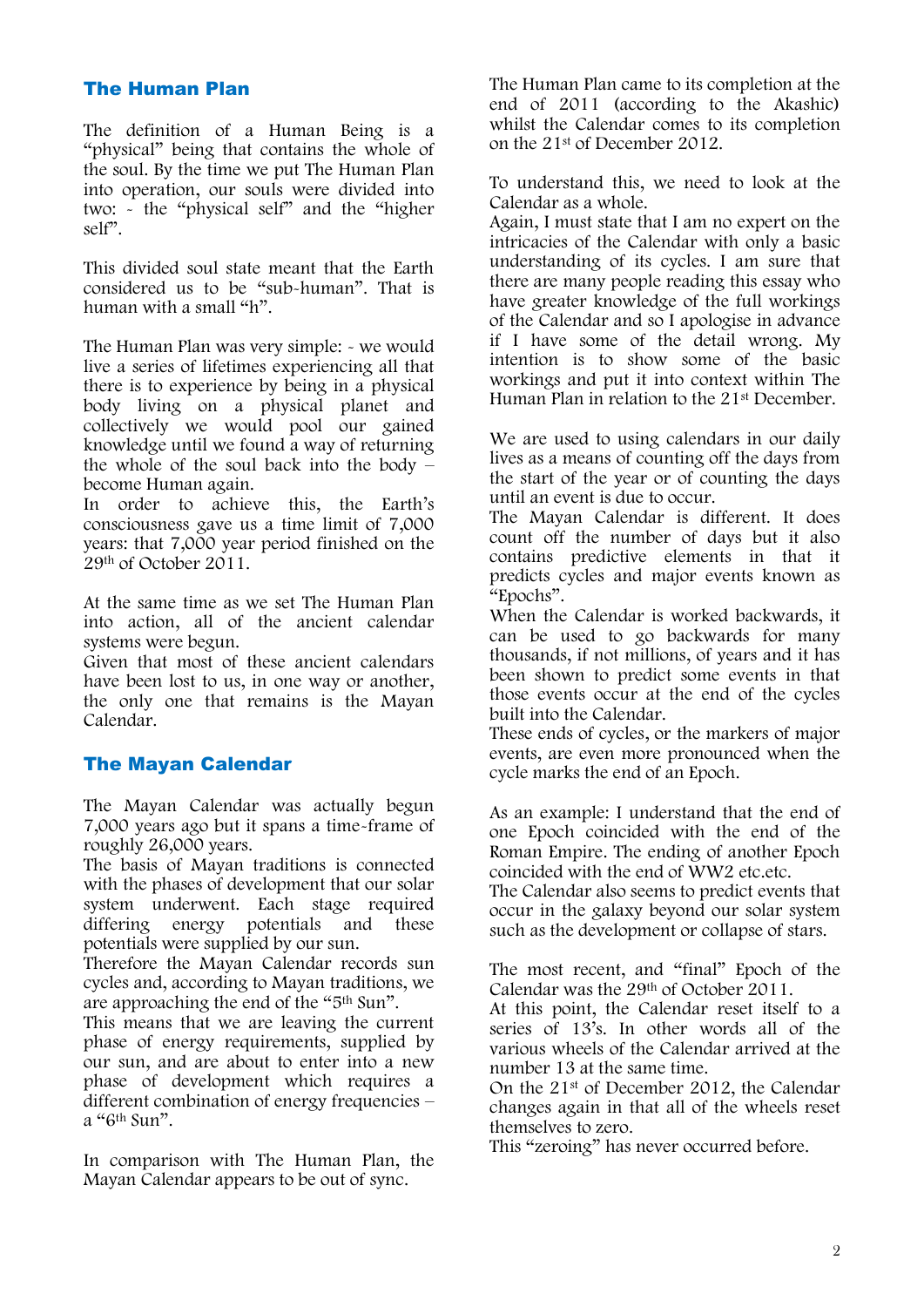## The Human Plan and the Mayan Calendar

For the past 7,000 years, we "humans" have been existing in a sub-human state.

By this I mean that we have been living with only about 25 per cent of total soul within the body. The remaining 75 per cent has been outside of the body forming the "higher self". We are used to living with only a limited part of the soul available to us; and this has made us lazy.

We could have completed The Human Plan at numerous times throughout our sub-human history: 2,000 years ago, 500 years ago, 100 years ago even 50 years ago, but we have not. At all of these times of potential change, we have found an excuse or a reason not to put in the extra effort needed to prepare ourselves for returning the greater part of the soul back into the body.

However, we have now reached our time limit of 7,000 years and there cannot be any further prevarication.

The Akashic records events, it does not predict events.

According to the Akashic, The Human Plan needed to be completed towards the end of 2011. What is meant by this is that we needed to be **ready** to re-merge the greater part of the soul back into the body.

The Akashic does not specifically record a date on which this re-merging would take place.

This means that this process of re-merging would *have* to happen sometime after the end of 2011. We could prevaricate no longer.

Since 1996, we have been accumulating new energies into the solar system and consequently on Earth. All of these new energies have been designed to help us fulfil our promise to the Earth that we would complete The Human Plan before the end of 2011.

We did complete our part of The Human Plan before the end of 2011. By that I mean we found the answer that The Human Plan was designed to find.

This answer is all about energy frequencies: the frequencies with which the Earth works and the frequencies that we needed to adjust ourselves to in order to re-merge the soul back into the body and, most importantly of all, to maintain the whole of the soul within the physical body – to become Human again.

The Mayan Calendar predicted this event as the last date of the final Epoch  $-29$ <sup>th</sup> of October 2011.

By all of the cycles of the Calendar turning to the number thirteen, the Calendar recorded the Universal Number – everything within this Universe ultimately adds up to the number 13. By all of the cycles turning to this number, they reflected the fact that we, and the Earth, had achieved harmony with the Universe and the Creator's wishes.

I can only speculate on the reason for the extra year following this date but it obviously has to do with the requirement that we brought ourselves to the point where we were ready to re-merge the soul back into the body but needed a little time to adjust ourselves to this new situation.

On the 21st of December 2012, the Mayan Calendar cancels out the past and resets itself to zero.

This zeroing represents not the end of the world or the end of time but the end of the current energy patterns supplied by our sun.

This means that the sun's energy patterns will change on the 21<sup>st</sup> of December – a " $6<sup>th</sup> Sun"$ will emerge providing us with all of the energy frequencies we need to match our new Human state.

This is where the problems begin in that we sub-humans cannot predict what our new requirements will be.

It is known on a higher self level and obviously it is known by the consciousness that is the sun and the consciousness that is our Earth. But we sub-humans only able to access one quarter of our total soul energies do not know.

One thing that is known is that sometime on the 21st of December 2012, the sun enters into an alignment with the centre of our galaxy. The sun will be in an exact alignment between the Earth and galaxy centre.

The centre of the galaxy is not a black hole but a sun and this sun is the central concentration of the consciousness that is the galaxy.

This alignment means that the galaxy's consciousness, our sun's consciousness and the Earth's consciousness are in exact alignment with each other and this alignment will trigger change within our sun and within our Earth.